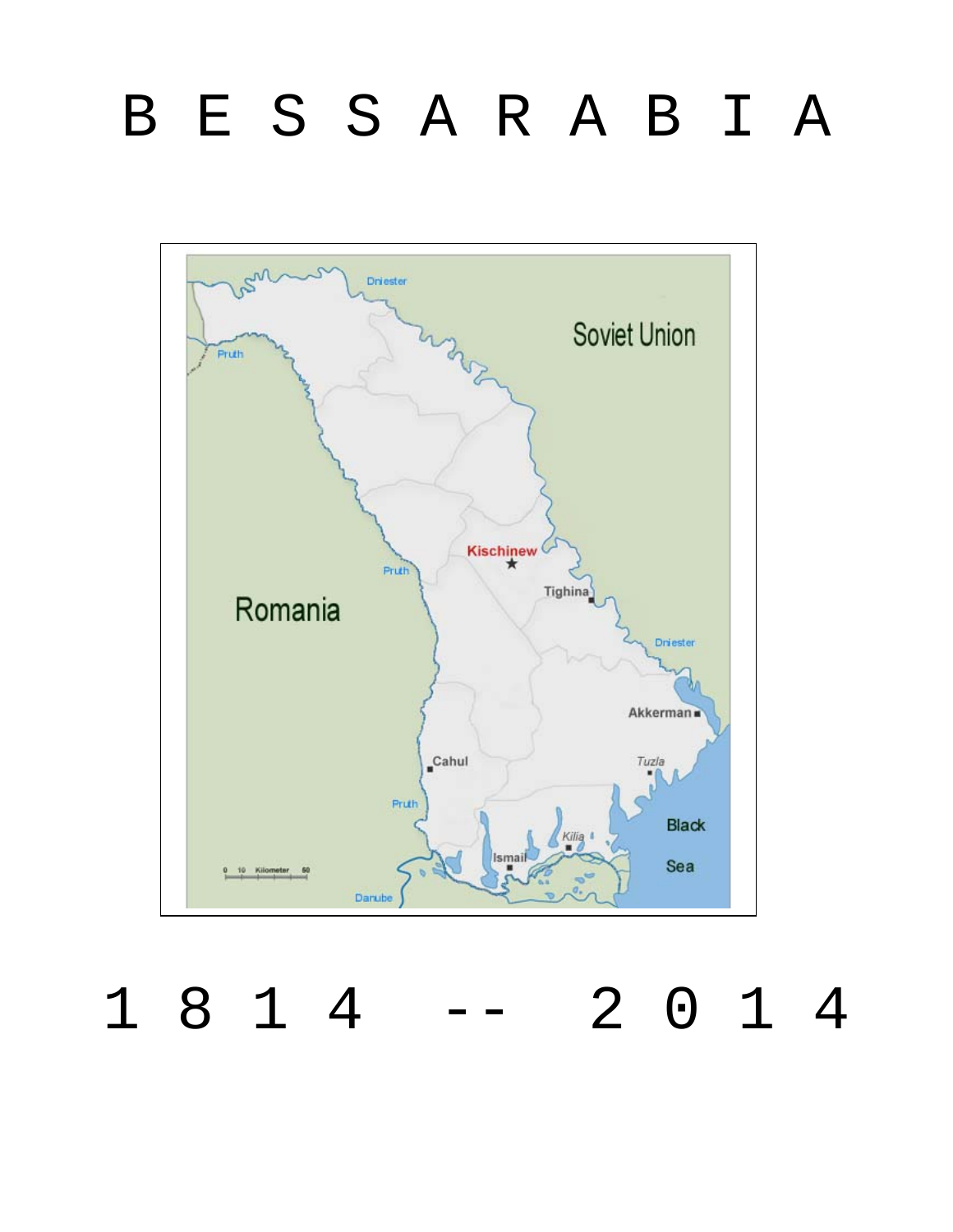## **W E L C O M E**

As you may have noticed on the front page, this is the Bicentennial Year in which we commemorate the establishment of the first two German Colonies (Borodino and Tarutino-1814) in the land between the Pruth River (west side) and the Dniester River (east side) and the Danube River (south side) within the Russian territory known as Bessarabia. During the next hour, we will be viewing a PowerPoint presentation titled: *Bessarabia: Before, During, and After the German Settlements*. This presentation was first given at the GRHS Convention in Bismarck, ND back in 2010.

The members of the Bessarabia Regional Interest Group [Bess-RIG] Chapter welcome you to our 2014 presentation. Rather than being a local GRHS chapter that meets in one physical place, we are an electronic chapter. That means that our members are connected by the internet and live in various places around the world. At the time that this document is being written, there are 147 households that have membership with the Bess-RIG.

Our Chapter has four offices. Serving the Chapter during 2013-2014 were: Elaine Morrison as Listserv Administrator; Sheila Winkler as Chapter Director; Mia Boster as Webmaster; and Allen Konrad as President. A big THANK YOU goes out to these people for volunteering their time and effort to keep our Chapter functioning.

Our Annual Meeting took place 7-8 June, 2014 and the following were elected into office: Chapter Director (on GHRS Board of Directors): **Duane Stabler** Listserv Administrator: **Al Berger** President: **Allen Konrad** Webmaster: **Al Berger and Jodi Bitterman**

**ABOUT THE PRESENTER:** Allen Konrad was born on the family farm northeast of Kulm, LaMoure County, North Dakota in 1939. His paternal grandparents were KONRAD and MOGCK. His maternal grandparents were SCHULDHEISZ and KOSANKE. Allen graduated in 1957 from the high school in Jamestown, ND. He is married to Mary Louise Patton whose maternal grandparents were GALL and GRAMITA, both from south of Kulm, in Dickey County, ND. Allen graduated from The Lutheran Church-Missouri Synod Theological Seminary in 1966 and served for 20 years as a missionary in the African countries of Ghana, Liberia, Botswana and South Africa, and for 17 years as a parish pastor in Saskatchewan, South Dakota, Nebraska and Wisconsin. Retirement came in 2003 and the couple now lives in Rowley, Iowa. Allen and Mary have three children, 19 grandchildren and 7 great-grandchildren (anticipating 2 more by Convention time) as of May, 2014. Besides serving as president of the Bess-RIG, Allen is also the contact person for anyone researching heritage in Dickey County, ND and able to give some assistance for the three neighboring ND counties of LaMoure, Logan, and McIntosh.

The original PowerPoint presentation is about one hour and fifteen minutes long. It was edited to fit our convention time slot. If you desire a copy of the original PowerPoint slides and the text of the presentation, Allen has them posted on the internet. They will remain at that site from Thursday (24 July) until Thursday (07 August) and then will be deleted. To download the files, go to:

<http://www.dh.lbt.org/onamission>

User Name: guest Password: private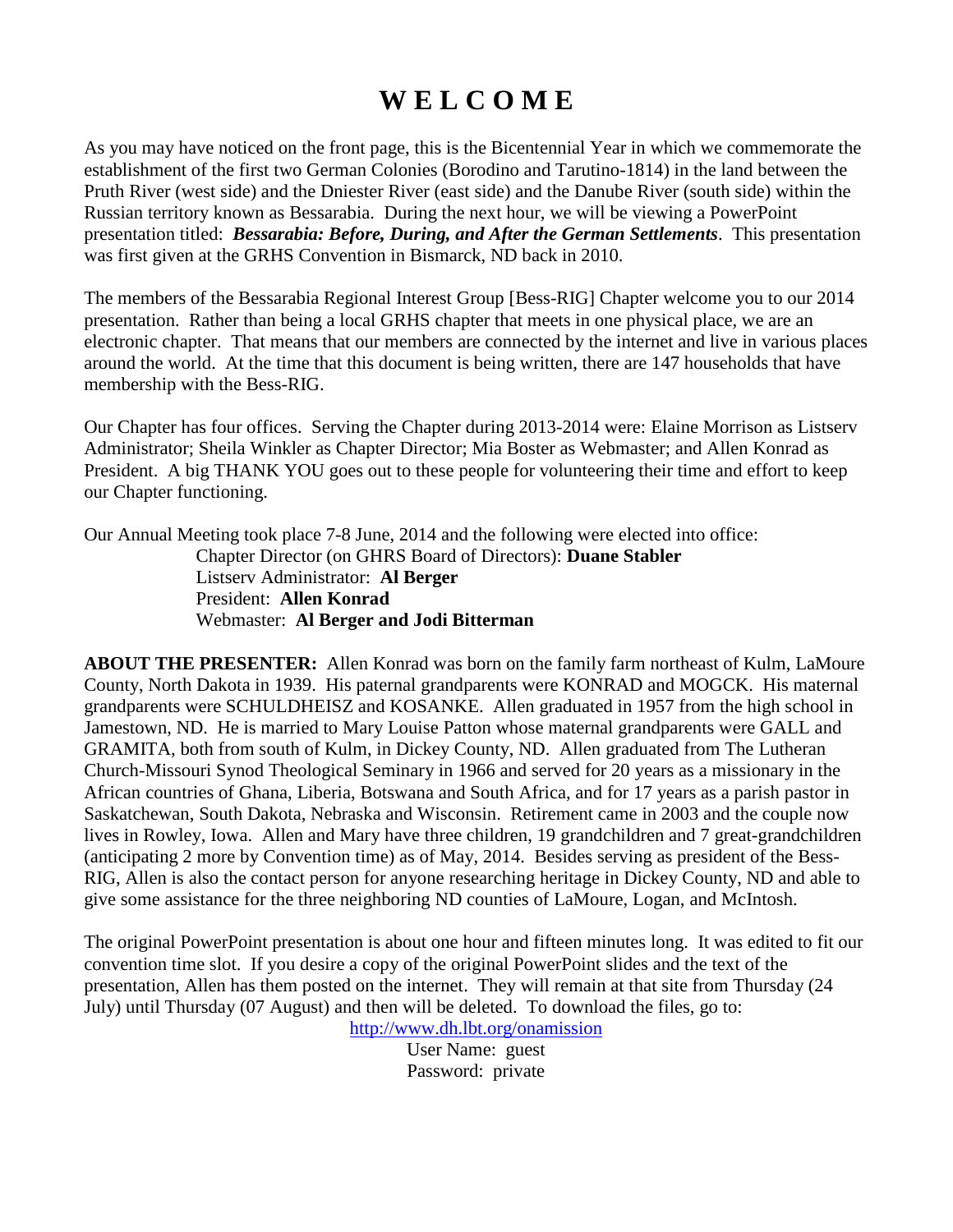### **List of Mother and Daughter Colonies in Bessarabia**

Compilation of settlement information comes from the following sources:

*Bessarabia: German Colonists on the Black Sea—*Ute Schmidt

*From Catherine to Khrushchev: The Story of Russia's Germans—*Adam Giesinger

*Homeland Book of the Bessarabian Germans—*Albert Kern

*Karte deutscher Siedlungen in Bessarabien*—Karl Stumpp

*Long German Russian Village List*—Dale Wahl (found at this web-site): <http://odessa3.org/collections/bess/link/bessvl.txt>

It is worth noting that this list is not exhaustive because sources sometimes indicate that there are other settlements and then do not list them.

| <b>COLONY</b>    | ESTABLISHED | <b>COLONY</b> | <b>ESTABLISHED</b> |
|------------------|-------------|---------------|--------------------|
| <b>B</b> orodino | 1814        | Teplitz       | 1817               |
| <b>Tarutino</b>  | 1814        | Katzbach      | 1821               |
| Klöstitz         | 1815        | Sarata        | 1822               |
| Krasna           | 1815        | Alt-Postal    | 1823               |
| Kulm             | 1815        | Neu-Elft      | 1823               |
| Leipzig          | 1815        | Neu-Arzis     | 1825               |
| Wittenberg       | 1815        | Gnadental     | 1830               |
| $Alt$ - $E$ lft  | 1816        | Friedenstal   | 1833               |
| Arzis            | 1816        | Dennewitz     | 1834               |
| Beresina         | 1816        | Lichtental    | 1834               |
| <b>Brienne</b>   | 1816        | Plotzk        | 1839               |
| Paris            | 1816        | Hoffnungstal  | 1842               |

#### **GERMAN SETTLEMENT MOTHER COLONIES**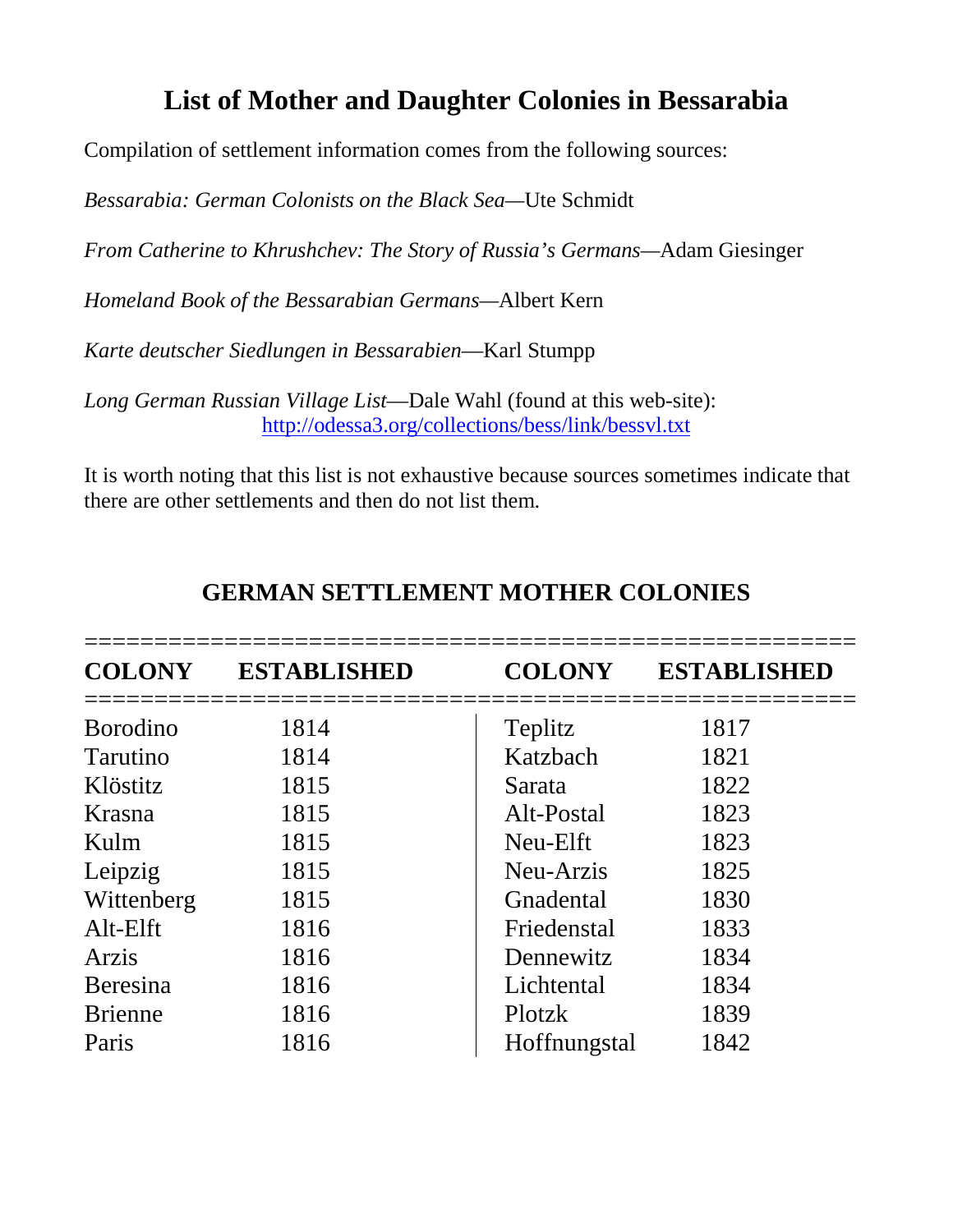#### **MOTHER AND DAUGHTER COLONIES**

[Note: symbol \* indicates place existed before Germans settled there; Conflicting dates of founding are listed; Parish affiliation sometimes changed during the history of a settlement; Jurisdiction names also differed depending whether under Russian or Romanian administration]

| <b>Settlement</b>                | Establ.   | <b>Parish/Diocese</b> | <b>Jurisdiction 1940</b> |
|----------------------------------|-----------|-----------------------|--------------------------|
| Akkerman*                        | ????      | Andrejewka            | Akkerman/Cetatea-Alba    |
| Albota-Ober                      | 1880      | Albota                | Kahul/Ismail             |
| Albota-Unter                     | 1919      | Albota                | Kahul/Ismail             |
| Alexanderfeld                    | 1908      | Albota                | Kahul/Ismail             |
| Alexandrowka                     | 1908      | Albota                | Kahul/Ismail             |
| Alt-Arzis                        | 1816      | Tarutino              | Akkerman/Cetatea-Alba    |
| Alt-Elft (Fere-Champenoise I)    | 1816      | Alt-Elft              | Akkerman/Cetatea-Alba    |
| Alt-Oneschti                     | 1885      | Kischinev             | Kischinev                |
| Alt-Posttal (Malojaroslawetz II) | 1823      | Alt-Posttal           | Akkerman/Cetatea-Alba    |
| Andrejewka                       | 1892      | Andrejewka            | Akkerman/Cetatea-Alba    |
| Annowka (Manscha)                | 1880/1908 | Eigenfeld             | Akkerman/Cetatea-Alba    |
| Babei                            | ????      | Andrejewka            | Akkerman/Cetatea-Alba    |
| <b>Bad-Burnas</b>                | ????      | Neu-Posttal           | Akkerman/Cetatea-Alba    |
| Baimaklia                        | 1912      | Albota                | Kahul/Ismail             |
| Bairamtscha*                     | ????      | Sarata                | Akkerman/Cetatea-Alba    |
| Bajusch                          | 1910      | Neu-Sarata            | Kahul/Ismail             |
| Balaban                          | 1920      | Albota                | Kahul/Ismail             |
| Balabanka (Estate Fuchs)         | 1912      | Neu-Posttal           | Akkerman/Cetatea-Alba    |
| Balaktschelly                    | 1899      | Sarata                | Akkerman/Cetatea-Alba    |
| Balmas (Lermanstal)              | 1886      | Kischinev-Jassy       | Bender/Bendery/Tighina   |
| Basyrjamka                       | 1891      | Neu-Posttal           | Akkerman/Cetatea-Alba    |
| $Bender(y)*$                     | ????      | Kischinev             | Bender/Bendery/Tighina   |
| Benkendorf                       | 1863      | Neu-Posttal           | Akkerman/Cetatea-Alba    |
| Beresina                         | 1816      | Tarutino/Klöstitz     | Akkerman/Cetatea-Alba    |
| Bergdorf                         | 1921      | Neu-Sarata            | Kahul/Ismail             |
| <b>Blumental</b>                 | 1881      | Leipzig               | Bender/Bendery/Tighina   |
| Borodino                         | 1814      | Tarutino/Klöstitz     | Akkerman/Cetatea-Alba    |
| <b>Bratuleni</b>                 | 1896      | Kischinev             | Kischinev                |
| <b>Brienne</b>                   | 1816      | Tarutino/Arzis        | Akkerman/Cetatea-Alba    |
| <b>Bubei</b>                     | 2222      |                       | Kahul/Ismail             |
| Budaki*                          | 1900      | Neu-Posttal           | Akkerman/Cetatea-Alba    |
| Calmatzuie                       | ????      | Kischinev             | Kischinev                |
| Danielsfeld                      | ????      | Andrejewka            | Bender/Bendery/Tighina   |
| Delakeewka                       | ????      |                       | Bender/Bendery/Tighina   |
| Demir Chadschi                   | 1860      | Arzis                 | Akkerman/Cetatea-Alba    |
| Dennewitz                        | 1834      | Alt-Elft              | Akkerman/Cetatea-Alba    |
| Divisia                          | ????      | Posttal               | Akkerman/Cetatea-Alba    |
| Ebenfeld                         | 1914      | Neu-Sarata            | Kahul/Ismail             |
| Eichendorf                       | 1908      | Albota                | Kahul/Ismail             |
| Eigenfeld                        | 1880      | Eigenfeld             | Akkerman/Cetatea-Alba    |
| Eigenheim                        | 1861      | Andrejewka            | Akkerman/Cetatea-Alba    |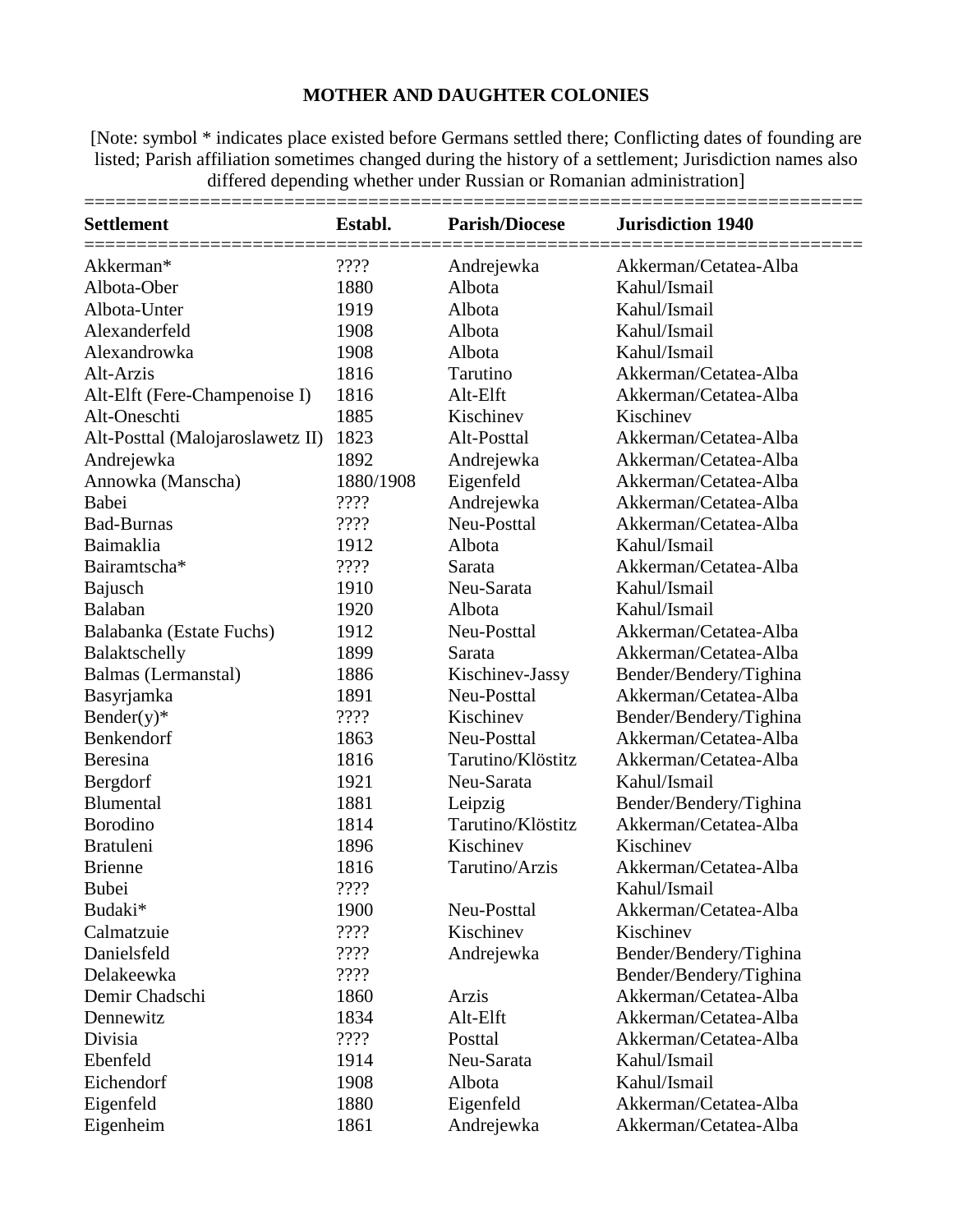| <b>Settlement</b>                  | Establ.   | <b>Parish/Diocese</b> | <b>Jurisdiction 1940</b> |
|------------------------------------|-----------|-----------------------|--------------------------|
| Elena Principesa                   | ????      |                       | Lapusna                  |
| Emmental                           | 1886      | Kischinev-Jassy       | Bender/Bendery/Tighina   |
| Estate (Chutor/Gut) Balzer         | ????      | Arzis                 | Kahul/Ismail             |
| <b>Estate Berstenberger</b>        |           |                       |                          |
| Estate Bodamer (Friedrichsfeld)    | ????      | Klöstitz              | Akkerman/Cetatea-Alba    |
| <b>Estate Eckert</b>               | ????      | Eigenfeld             | Akkerman/Cetatea-Alba    |
| <b>Estate Ensslen</b>              | ????      | Neu-Posttal           | Akkerman/Cetatea-Alba    |
| Estate Ensslen-Maltscha            | 1911      | Arzis                 | Kahul/Ismail             |
| Estate Ensslen-Müller              | 1920      | Neu-Posttal           | Akkerman/Cetatea-Alba    |
| <b>Estate Faas</b>                 | 1907      | Neu-Posttal           | Akkerman/Cetatea-Alba    |
| <b>Estate Flaig</b>                | ????      | Neu-Arzis             | Kahul/Ismail             |
| <b>Estate Fuchs</b>                | 1912      | Neu-Posttal           | Akkerman/Cetatea-Alba    |
| Estate Gäckle (Truptscha)          | ????      | Klöstitz              | Akkerman/Cetatea-Alba    |
| <b>Estate Gassert</b>              | 2222      | Neu-Posttal           | Akkerman/Cetatea-Alba    |
| <b>Estate Gerling</b>              | 1907      | Neu-Posttal           | Akkerman/Cetatea-Alba    |
| <b>Estate Gerstenberger</b>        | ????      | Klöstitz              | Akkerman/Cetatea-Alba    |
| <b>Estate Goetz</b>                | ????      | Klöstitz              | Akkerman/Cetatea-Alba    |
| Estate Gretscheni                  | 1911      | Neu-Arzis             | Kahul/Ismail             |
| Estate Hahn                        | ????      | Eigenfeld             | Akkerman/Cetatea-Alba    |
| Estate Hoffman (Wladimirowka) 1845 |           | Klöstitz              | Akkerman/Cetatea-Alba    |
| <b>Estate Irion</b>                | 1899      | Neu-Posttal           | Akkerman/Cetatea-Alba    |
| <b>Estate Kroll</b>                | ????      | Arzis                 | Akkerman/Cetatea-Alba    |
| <b>Estate Kurz</b>                 | ????      | Neu-Posttal           | Akkerman/Cetatea-Alba    |
| Estate Maltscha                    | 1911      | Neu-Arzis             | Kahul/Ismail             |
| Estate Negrovo-Enßlen              | 1889      | Arzis/Eigenfeld       | Akkerman/Cetatea-Alba    |
| <b>Estate Orak</b>                 | 1910      | Neu-Arzis             | Kahul/Ismail             |
| <b>Estate Reimann</b>              | 1925      | Neu-Posttal           | Akkerman/Cetatea-Alba    |
| <b>Estate Roduner</b>              | ????      | Arzis                 | Akkerman/Cetatea-Alba    |
| <b>Estate Roemmich (Weingut)</b>   | 2222      | Kischinev             | Kischinev                |
| <b>Estate Schimke</b>              | 1895      | Andrejewka            | Akkerman/Cetatea-Alba    |
| <b>Estate Schlenker</b>            | ????      | Arzis                 | Akkerman/Cetatea-Alba    |
| <b>Estate Singer</b>               | 1902      | Kischinev             | Kischinev                |
| <b>Estate Veigel</b>               | 2222      | Andrejewka            | Akkerman/Cetatea-Alba    |
| <b>Estate Wagner</b>               | ????      | Eigenfeld             | Akkerman/Cetatea-Alba    |
| Estate Walerianowka                | ????      | Neu-Arzis             | Akkerman/Cetatea-Alba    |
| Freudenfeld                        | 1880      | Eigenfeld             | Akkerman/Cetatea-Alba    |
| Friedensfeld                       | 1879/1881 | Eigenfeld             | Akkerman/Cetatea-Alba    |
| Friedenstal                        | 1833      | Arzis                 | Akkerman/Cetatea-Alba    |
| Friedrichsdorf                     | 1911      | Arzis                 | Kahul/Ismail             |
| Friedrichsfeld (Bodamer Estate)    | ????      | Klöstitz              | Akkerman/Cetatea-Alba    |
| Frumuschika                        | ????      | Eigenfeld             | Akkerman/Cetatea-Alba    |
| Fundu-Sarazika                     | 1892      | Neu-Sarata            | Kahul/Ismail             |
| Fürstenfeld I                      | 1895      | Neu-Sarata            | Kahul/Ismail             |
| Fürstenfeld II                     | 1911      | Neu-Sarata            | Kahul/Ismail             |
| Gantscheschti                      | ????      |                       | Lapusna                  |
| Glückstal                          | 1929      | Kischinev             | Soroka                   |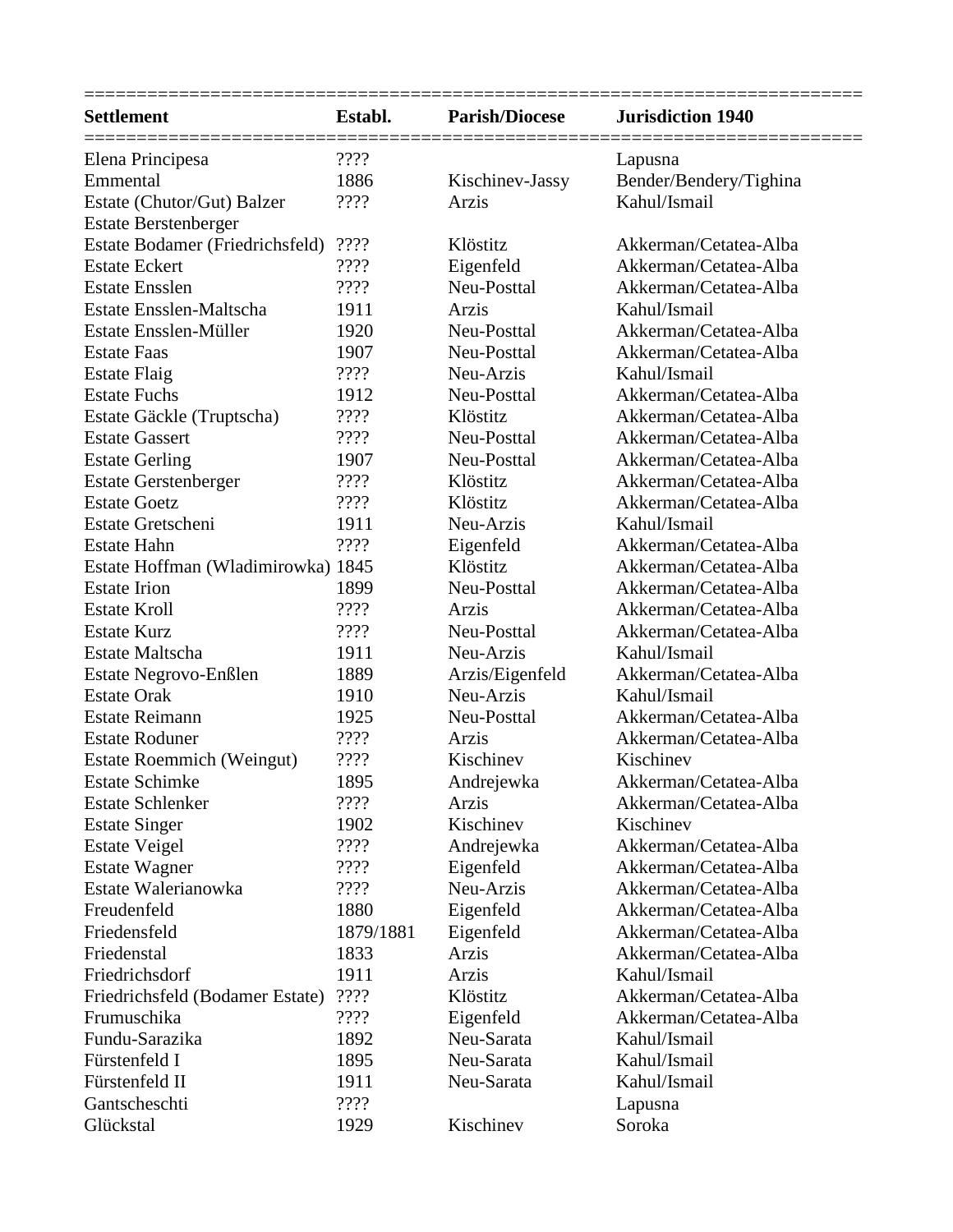| <b>Settlement</b>         | Establ.   | <b>Parish/Diocese</b> | <b>Jurisdiction 1940</b> |
|---------------------------|-----------|-----------------------|--------------------------|
| Gnadenfeld                | 1873/1881 | Eigenfeld             | Akkerman/Cetatea-Alba    |
| Gnadenheim (Semsotka)     | 1909      | Klöstitz              | Akkerman/Cetatea-Alba    |
| Gnadental                 | 1830      | Gnadental             | Akkerman/Cetatea-Alba    |
| Gutheim                   | 1923      | Eigenfeld             | Akkerman/Cetatea-Alba    |
| Halle (Alisowka)          | 1894      | Andrejewka            | Akkerman/Cetatea-Alba    |
| Hannowka                  | 1896      | Mathildendorf         | Bender/Bendery/Tighina   |
| Hantscheschti             | 1898      | Kischinev             | Kischinev                |
| Harovka                   | ????      |                       | Bender/Bendery/Tighina   |
| Hartop                    | ????      | Neu-Sarata            | Kahul/Ismail             |
| Helenowka                 | 1895      | Mathildendorf         | Bender/Bendery/Tighina   |
| Hirtenheim                | 1887      | Kischinev             | Bender/Bendery/Tighina   |
| Hoffmannsfeld (Luxemburg) | 1922      | Klöstitz              | Akkerman/Cetatea-Alba    |
| Hoffnungsfeld             | 1864      | Arzis                 | Akkerman/Cetatea-Alba    |
| Hoffnungstal              | 1842      | Klöstitz              | Akkerman/Cetatea-Alba    |
| Jakobstal                 | 1873/1886 | Eigenfeld             | Bender/Bendery/Tighina   |
| Jargara                   | 1882      | Neu-Sarata            | Kahul/Ismail             |
| Jaruslawka                | ????      |                       | Kahul/Ismail             |
| Jekaterinowka             | 1908      | Leipzig               | Bender/Bendery/Tighina   |
| Josefsdorf                | 1865      | Mathildendorf         | Bender/Bendery/Tighina   |
| Kalatschowka              | 1908      |                       | Bender/Bendery/Tighina   |
| Kamtschatka               | 1893      | Neu-Posttal           | Akkerman/Cetatea-Alba    |
| Kaschpalat                | 1911      | Arzis                 | Akkerman/Cetatea-Alba    |
| Katlebug                  | 1895      | Neu-Posttal           | Akkerman/Cetatea-Alba    |
| Katzbach                  | 1821      | Alt-Elft              | Akkerman/Cetatea-Alba    |
| Ketrost (German)          | ????      |                       | Lapusna                  |
| Ketrossy-Byck             | 1912      | Kischinev             | Kischinev                |
| Kischinev*                | 1825      | Kischinev             | Kischinev                |
| Kisil                     | 1909      | Andrejewka            | Akkerman/Cetatea-Alba    |
| Klöstitz                  | 1815      | Tarutino/Klöstitz     | Akkerman/Cetatea-Alba    |
| Kolatschowka              | 1908      | Leipzig               | Bender/Bendery/Tighina   |
| Korntal I (Kantemir)      | 1886      | Eigenfeld             | Akkerman/Cetatea-Alba    |
| Korntal II (Kantemir)     | 1929      | Eigenfeld             | Akkerman/Cetatea-Alba    |
| Krasna                    | 1815      | Kischinev-Jassy       | Akkerman/Cetatea-Alba    |
| Kulewtschea               | ????      | Sarata                | Akkerman/Cetatea-Alba    |
| Kulm                      | 1815      | Tarutino/Kulm         | Akkerman/Cetatea-Alba    |
| Kurudschika               | 1881      | Leipzig               | Bender/Bendery/Tighina   |
| Larga                     | 1891      | Kischinev-Jassy       | Bender/Bendery/Tighina   |
| Leipzig                   | 1815      | Leipzig               | Akkerman/Cetatea-Alba    |
| Leowa*                    | 1902      | Neu-Sarata            | Kahul/Ismail             |
| Lichtental                | 1834      | Sarata                | Akkerman/Cetatea-Alba    |
| Lunga                     | 1907      | Mathildendorf         | Bender/Bendery/Tighina   |
| Luxemburg                 | 1929      | Neu-Posttal           | Akkerman/Cetatea-Alba    |
| Malu-Mic                  | ????      |                       | Akkerman/Cetatea-Alba    |
| Mannsburg                 | 1862      | Neu-Posttal           | Akkerman/Cetatea-Alba    |
| Mansyr                    | 2222      | Mathildendorf         | Bender/Bendery/Tighina   |
| Manukbejewka              | 1893      | Neu-Sarata            | Kahul/Ismail             |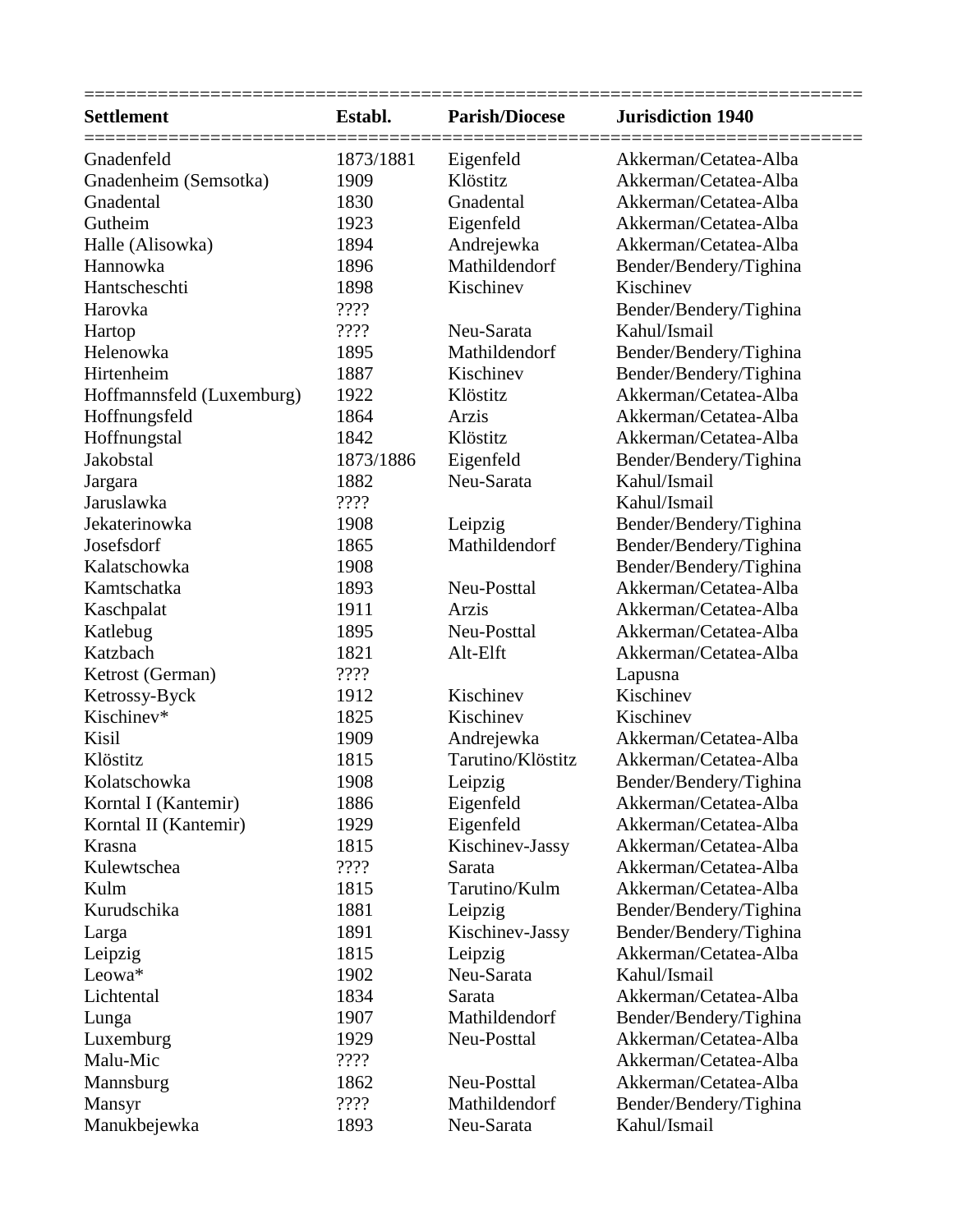| <b>Settlement</b>              | Establ.   | <b>Parish/Diocese</b> | <b>Jurisdiction 1940</b> |
|--------------------------------|-----------|-----------------------|--------------------------|
| Maraslienfeld                  | 1880      | Sarata                | Akkerman/Cetatea-Alba    |
| Marienfeld                     | 1911      | Neu-Sarata            | Kahul/Ismail             |
| Mariental (Regina Maria)       | 1925      | Neu-Sarata            | Kahul/Ismail             |
| Mariewka                       | 1892      | Mathildendorf         | Bender/Bendery/Tighina   |
| Mathildendorf                  | 1858      | Mathildendorf         | Bender/Bendery/Tighina   |
| Mintschuna                     | 1868      | Leipzig               | Bender/Bendery/Tighina   |
| Mischeny                       | 1912      | Neu-Sarata            | Kahul/Ismail             |
| Missowka (Misovka)             | 1907      | Kischinev             | Bender/Bendery/Tighina   |
| Mologa                         | ????      | Andrejewka            | Akkerman/Cetatea-Alba    |
| Naslawtscha                    | ????      | Kischinev             | Hotin                    |
| Netusche Weiler                | 1926      | Albota                | Kahul/Ismail             |
| Neufall                        | 1867      | Neu-Posttal           | Akkerman/Cetatea-Alba    |
| Neu-Alexandrowka               | 1911      | Andrejewka            | Akkerman/Cetatea-Alba    |
| Neu-Anent                      | ????      |                       | Bender/Bendery/Tighina   |
| Neu-Annowka                    | 1879      | Eigenfeld             | Bender/Bendery/Tighina   |
| Neu-Arzis                      | 1825      | Arzis                 | Akkerman/Cetatea-Alba    |
| Neu-Borodino                   | 1920      | Kischinev             | Bender/Bendery/Tighina   |
| Neu-Brienne                    | 1934      | Arzis                 | Akkerman/Cetatea-Alba    |
| Neu-Dennewitz                  | 1913/1923 | Albota                | Kahul/Ismail             |
| Neu-Elft (Fere-Champenoise II) | 1823      | Alt-Elft              | Akkerman/Cetatea-Alba    |
| Neu-Friedenstal                | 1922      | Arzis                 | Akkerman/Cetatea-Alba    |
| Neu-Josefsdorf                 | 1923      | Mathildendorf         | Bender/Bendery/Tighina   |
| Neu-Klöstitz                   | ????      | Klöstitz              | Akkerman/Cetatea-Alba    |
| Neu-Korenoi                    | 2222      |                       | Bender/Bendery/Tighina   |
| Neu-Kureni                     | 1914      | Kischinev             | Kischinev                |
| Neu-Mariewka                   | 1925      | Mathildendorf         | Bender/Bendery/Tighina   |
| Neu-Mathildendorf (Zenseren)   | 1907      | Mathildendorf         | Bender/Bendery/Tighina   |
| Neu-Nikolajewka                | 1889      | Kischinev             | Bender/Bendery/Tighina   |
| Neu-Odessa (Olgental)          | 1879/1899 | Eigenfeld             | Akkerman/Cetatea-Alba    |
| Neu-Oneschti                   | 1890      | Kischinev             | Kischinev                |
| Neu-Paris                      | 1910      | Alt-Elft              | Akkerman/Cetatea-Alba    |
| Neu-Posttal                    | 1864      | Neu-Posttal           | Akkerman/Cetatea-Alba    |
| Neu-Sarata                     | 1889      | Neu-Sarata            | Kahul/Ismail             |
| Neu-Seimeny (Dox Seimeny)      | 1921      | Andrejewka            | Akkerman/Cetatea-Alba    |
| Neu-Strymba                    | 1860      | Kischinev             | Balti/Bel'tsy/Belz       |
| Neu-Tarutino                   | 1906      | Mathildendorf         | Bender/Bendery/Tighina   |
| Nusstal (Nußtal)               | 1925      | Albota                | Kahul/Ismail             |
| Okitzka* (Ocnita Gara)         | ????      | Kischinev             | Balti/Bel'tsy/Belz       |
| Oloneschti (Olanesti)          | 1883      | Andrejewka            | Akkerman/Cetatea-Alba    |
| Orhei                          | ????      | Kischinev             | Orhei                    |
| Parapara                       | 1916      | Arzis                 | Kahul/Ismail             |
| Paris                          | 1816      | Alt-Elft              | Akkerman/Cetatea-Alba    |
| Paruschowka                    | 1921      | Albota                | Kahul/Ismail             |
| Pawlowka                       | 1888      | Neu-Posttal           | Akkerman/Cetatea-Alba    |
| Peterstal                      | 1873      | Leipzig               | Bender/Bendery/Tighina   |
| Pharaonowka                    | 1892      | Eigenfeld             | Akkerman/Cetatea-Alba    |